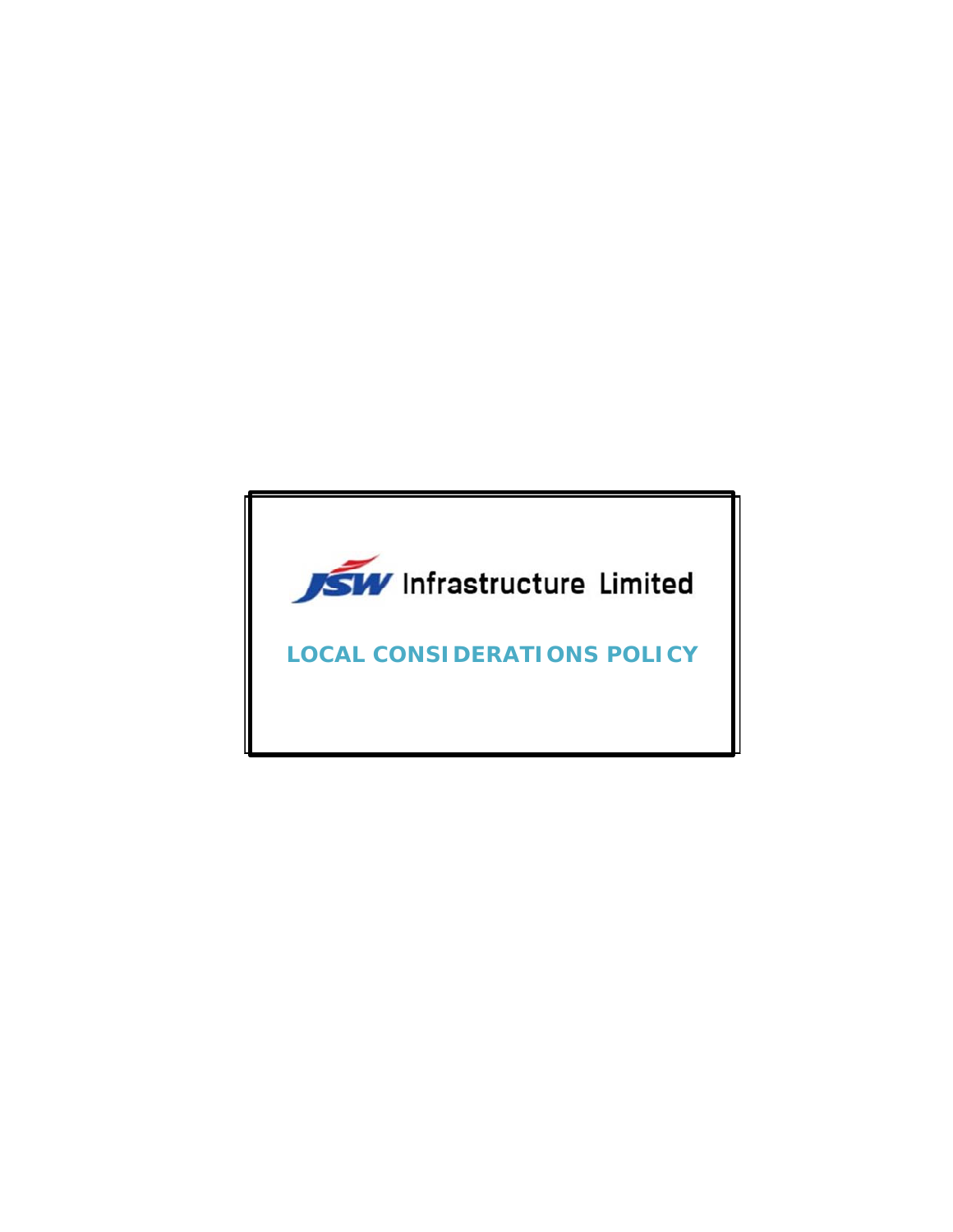# **LOCAL CONSIDERATIONS POLICY**

# **PREFACE**

| <b>Title</b>               | <b>Local Considerations Policy</b> |
|----------------------------|------------------------------------|
| <b>Version Number</b>      | 1.00                               |
| <b>Effective Date</b>      | 27.10.2021                         |
| <b>Authorised by</b>       | <b>Board of Directors</b>          |
| <b>Number of Revisions</b> |                                    |
| <b>Last Revised Date</b>   |                                    |

As part of our efforts to deliver our Sustainability Vision, we at JSW Infrastructure Limited **('JSWIL' or 'the Company')** have established this Policy to demonstrate our commitment to preventing local environmental issues.

In furtherance of this commitment, the Board of Directors has adopted this 'Local Considerations Policy'.

#### Background of the Issue

During the operation of industrial sites and processes, there is the potential for noise from machinery and vehicles, odours, smoke, fumes, dust, etc. to be generated. In some instances, these emissions can have a negative impact on neighbours, creating a 'local environmental issue'.

Such local issues, especially if it is not quickly resolved, can result in a strained relationship between the parties involved and can, in some instances, result in legal proceedings.

#### How it Relates to JSWIL

As one of India's leading conglomerates within the steel, energy, cement and infrastructure sectors, many of our sites and processes have the potential to create a local environmental issues due to their location and proximity to neighbours, their hours of operation and transport arrangements. Whilst we have always sought to